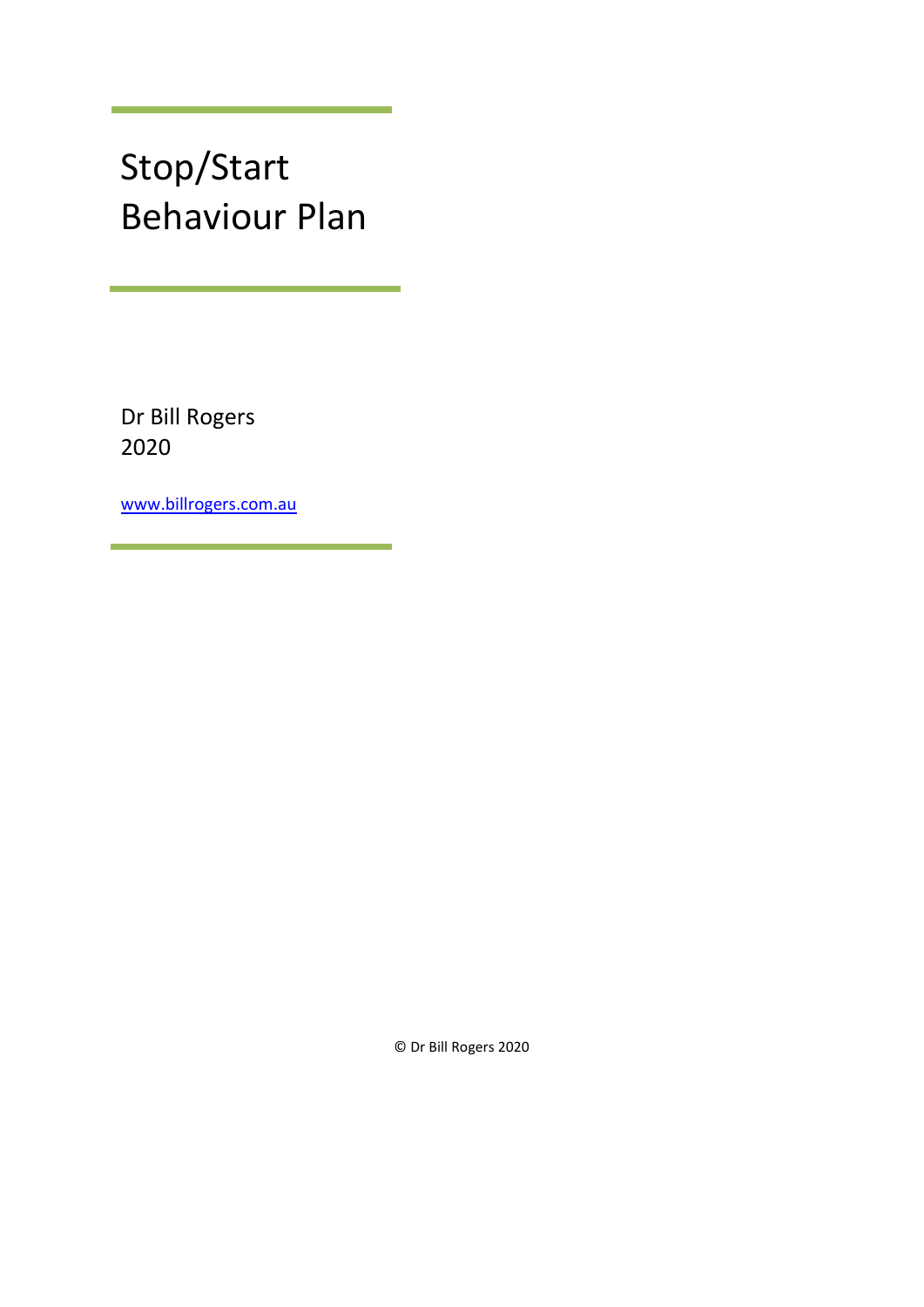## **In developing such a plan with the student :-**

It will always help if the head of year (or some other senior colleague) sits in with you as you work with the student, one-to-one, with this approach (should you decide it's a useful option).

- Allow 20 minutes (thereabouts) for the one-to-one session with the student. By having a senior colleague with you at this meeting it enhances the appropriate 'seriousness' of the behaviour concerns and issues at hand.
- *Briefly* let the student know (at the meeting) that you're aware he's probably feeling annoyed or concerned because he has to be 'at this meeting …'. " … you're probably feeling annoyed/concerned that I've asked you to be at this meeting with me and (Mr/Ms \_\_\_\_) … or, "You may be annoyed or concerned that … however we need to talk to you about …"
- Focus, then, on the student's behaviour that is causing serious concern. *Briefly* but *clearly, describe his behaviour* in class :
	- the *frequent* calling out or butting in comments while you're engaged in whole-class teaching time.
	- often talking to other students while you're teaching/engaging the class.

often (?) turning around to other students and / rocking back in his seat. Nb It can also help to briefly 'mirror' such behaviours (*briefly* demonstrate, by showing the student what his calling out behaviour, or butting in behaviour, … looks and sounds like. *Always* ask 'permission', " … do you mind if I briefly show you what I mean when I say you call out many times …?" Having *briefly* 'mirrored' the disruptive behaviour we can – now – clearly say, "… that's what I mean …"

Of course if the student says "No" to your request to show them what their behaviour looks/sounds like, then verbally – but specifically – explain what you see/hear in their disruptive behaviour in classtime.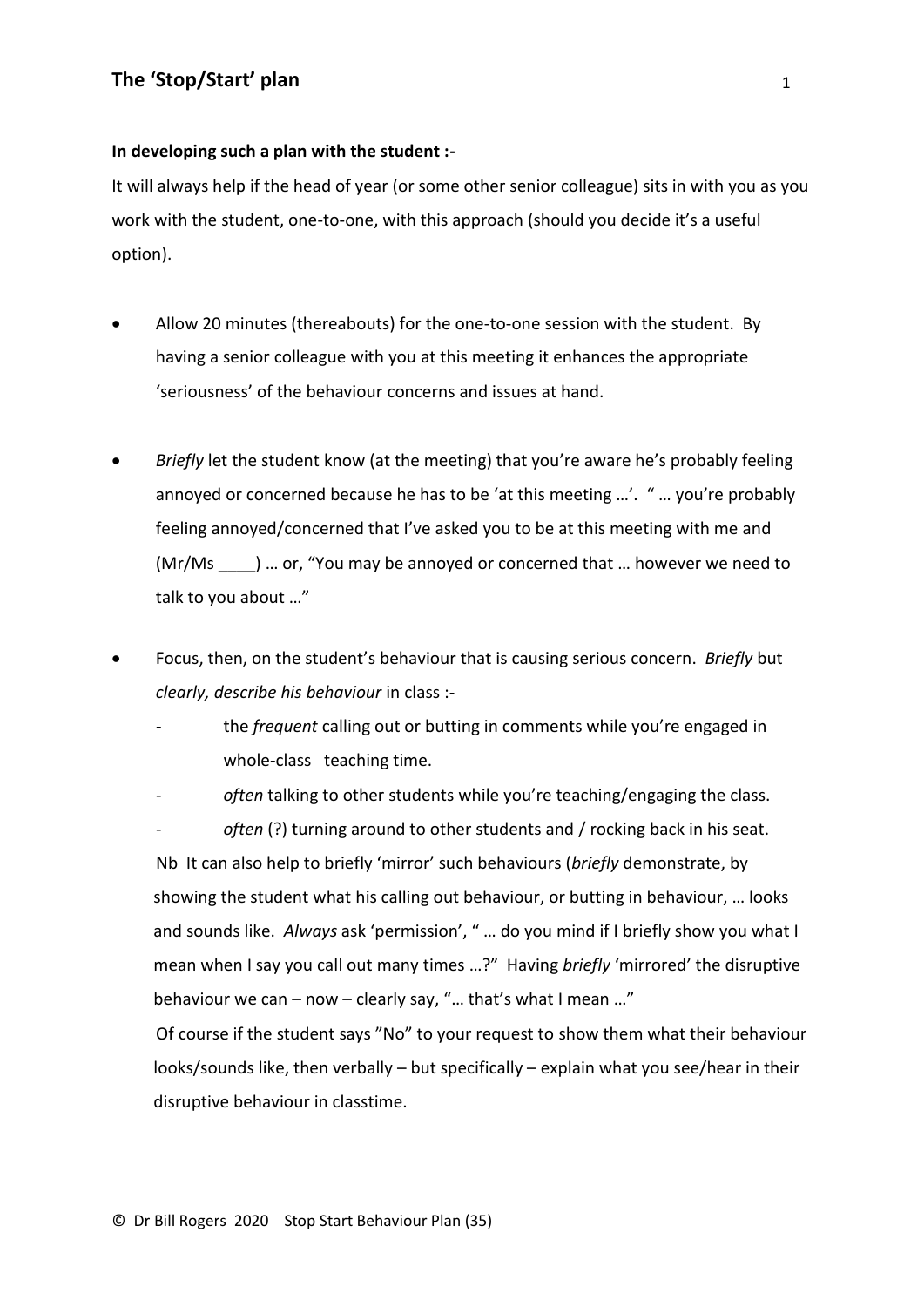• Give the student a 'right-of-reply' after outlining the above behaviours. If he complains and whinges (which is probable) 'block' the verbiage if it goes on too long; certainly respond briefly eg :

> "John ( ... ) I'm not picking on you, quite the opposite. These are behaviours *very often* see and I am concerned about all the students in our class and I'm concerned about you and want to support you. When you call out lots of times (instead of putting up your hand and waiting) it makes it hard for me to teach the class. Also it makes it unfair for others. We've got a fair expectation for class discussions."

If the student argues that you only pick on him and there are other students how do 'x', 'y' or 'z' briefly point out : " … John ( ... ) you're responsible for *your* behaviour. If others are calling out a lot I'll remind them and I'll have a meeting with them like I'm having a meeting with you …" [or words to that effect].

• Focus, now, on the behaviours of serious concern that will *need to stop and the obvious why.* "So John … this is a plan that will help you; to remind you of your responsibilities, and support you in our class," (or classes at secondary level) (show him the plan) …

"These are the behaviours you need to STOP …" (make sure they're noted *specifically* / behaviourally)

- *Stop* calling out and butting in, during whole-class teaching/discussion time …
- *Stop* talking while the teacher is teaching.
- *Stop* rocking in your seat and turning around to talk to others.
- Behaviours that need to START and *why*.

We then talk with the student about what behaviours need to *start* in class (it's easy to 'tell' a student what to stop regarding their distracting/disruptive behaviour, it's crucial to then – respectfully and supportively – talk with them about those behaviours he needs to *responsibly choose to start* … Eg :-

- *Start* : put your hand up and wait in class discussions (point out that this means we put our hands up without calling out, without clicking fingers or loud "Miss, Miss …")
- *Start* : sit in your seat relaxed, facing (without rocking), the front of the room in whole class teaching time, [see example plan :- *how* that will need to stop – and the obvious why. (See p 3(a) ).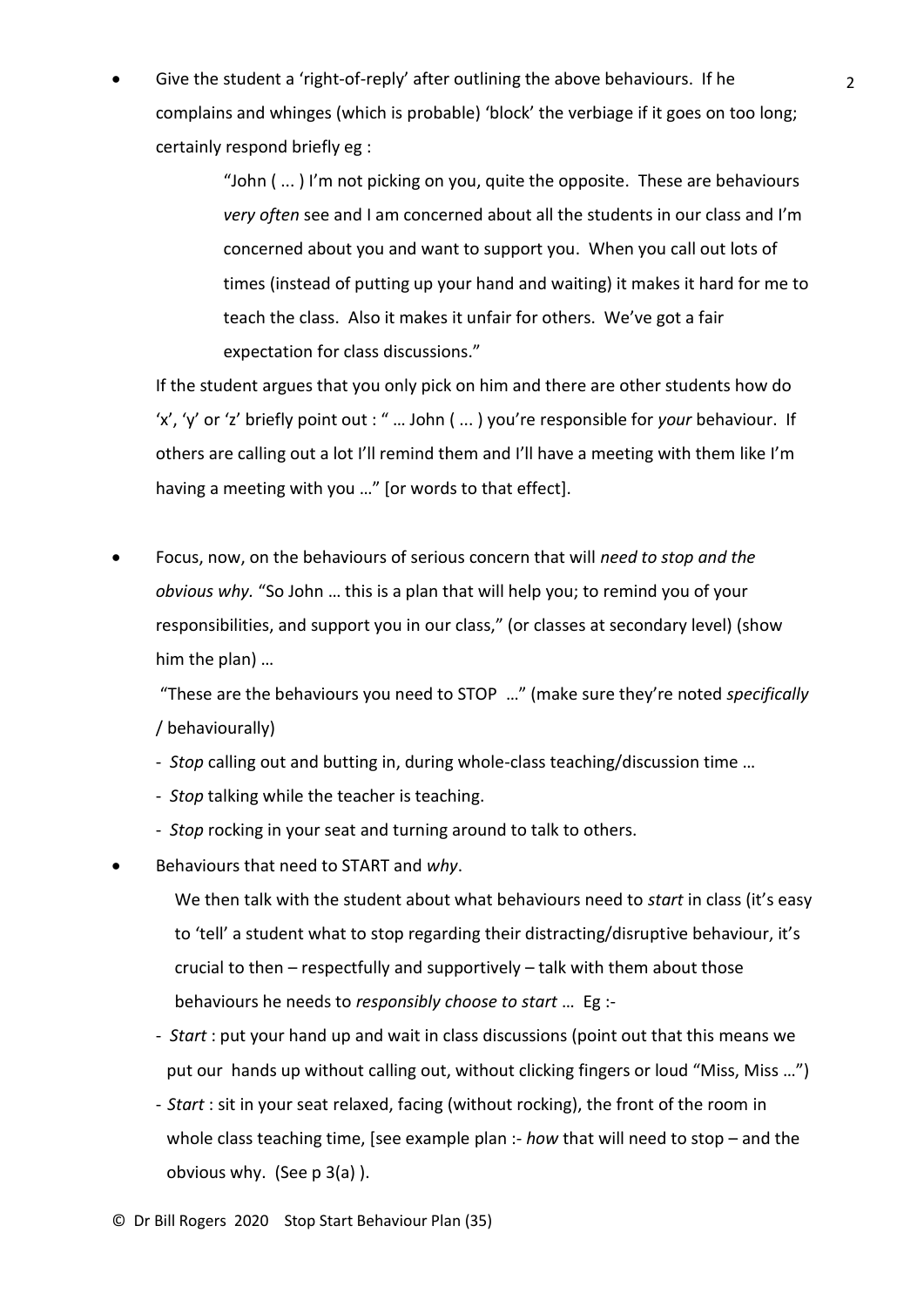"John, these behaviours demonstrate your commitment to a fair-go and your respect for others. They are also *our classroom expectations* that support our rights *and* responsibilities as a class group. And they are *your personal reminder* John."

3

- Ask him if he is clear about the plan : "Do you have any questions …". (This plan is not a request; we're not asking him if he'd 'like to be on a plan'). "It is a basic and necessary commitment you're making; your responsibility." Clarify any questions he may have.
- The plan itself is expressed positively (see  $3(b)$ ). The initial framework plan  $(3(a))$ indicates the 'stop'/'start' framework. The plan the student works with, and keeps as an *aide memoir*, is illustrated in 3(b)
- Let him know that you, his subject/class teacher, (and the year level co-ordinator) will be supporting him with his plan every lesson ("I'll have a *very brief chat* at the end of each lesson John, to see how you've gone with the plan."). Let him know there will also be a review meeting once each week to check with the year level co-ordinator (and yourself) to see how the plan is working out – a brief 5 minute meeting at (say) a nominated lunch time.

At the weekly meeting, the review with the year level co-ordinator (or other senior colleague),

We can ask the student what part of the plan is working well and what isn't and if there's anything that we, and he, can do to help the plan work better for them? "Which teachers is your plan working well with, why?"

If in the tracking/monitoring of the plan (in effect tracking/monitoring his behaviour) there is no significant improvement in his behaviour we will need to contact his parent/s (to discuss his specific behaviours) and move to a more involved plan; a plan that has senior staff involvement, support and consequences attached. These kinds of plans involve a longer-term 'case-management' response. (See, Rogers, *Summary of Individual Behaviour Plans, 2019* and *School-wide 'Level Approaches' to distracting and disruptive behaviour of students 2019 …*).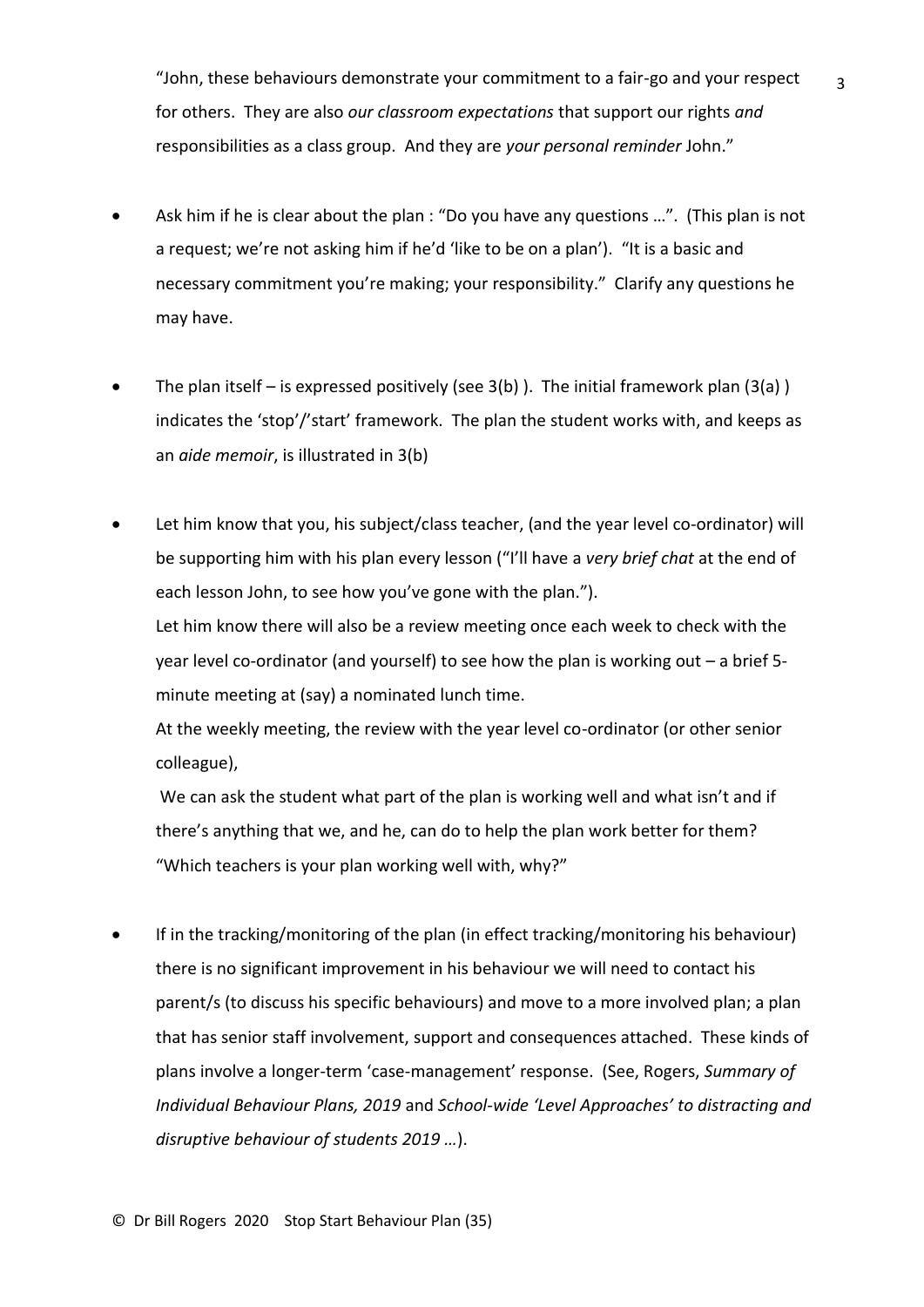

| <b>MY GOALS</b>                                                                                                                                                         |                                                                                                                                                                                                  |
|-------------------------------------------------------------------------------------------------------------------------------------------------------------------------|--------------------------------------------------------------------------------------------------------------------------------------------------------------------------------------------------|
| <b>STOP DOING</b>                                                                                                                                                       | <b>START DOING</b>                                                                                                                                                                               |
| 1. I CHOOSE TO STOP CHATTING<br>WHILE MY TEACHER IS TEACHING                                                                                                            | <b>I CHOOSE TO BE RESPONSIBLE</b><br>1. I CHOOSE TO:<br>FACE THE FRONT, SEAT IN,<br><b>RELAXED LISTENING.</b>                                                                                    |
| 2. I CHOOSE TO STOP CALLING OUT<br>DURING CLASS DISCUSSIONS                                                                                                             | 2. I CHOOSE TO PUT MY HAND UP<br><b>WITHOUT CALLING OUT OR</b><br><b>TALKING OVER OTHERS.</b>                                                                                                    |
| 3. I CHOOSE TO STOP LOUD<br><b>CHATTING DURING CLASSWORK,</b><br>AND TO STOP AVOIDING WHAT I<br>KNOW I CAN DO WITH THE<br><b>CLASSWORK.</b>                             | 3. DURING CLASSWORK I CHOOSE TO<br>USE:<br><b>PARTNER-VOICE</b><br><b>RELAXED SITTING</b><br>ORGANISED LEARNING SPACE<br>(TABLE)<br><b>READ CAREFULLY (BBW)</b><br><b>GIVE IT MY BEST EFFORT</b> |
| Is your plan achievable?<br>OK, how will you do it? Discuss this with your teacher.<br>How will you handle 'bad days'?<br>What support will you need from your teacher? |                                                                                                                                                                                                  |

• So; how did you go?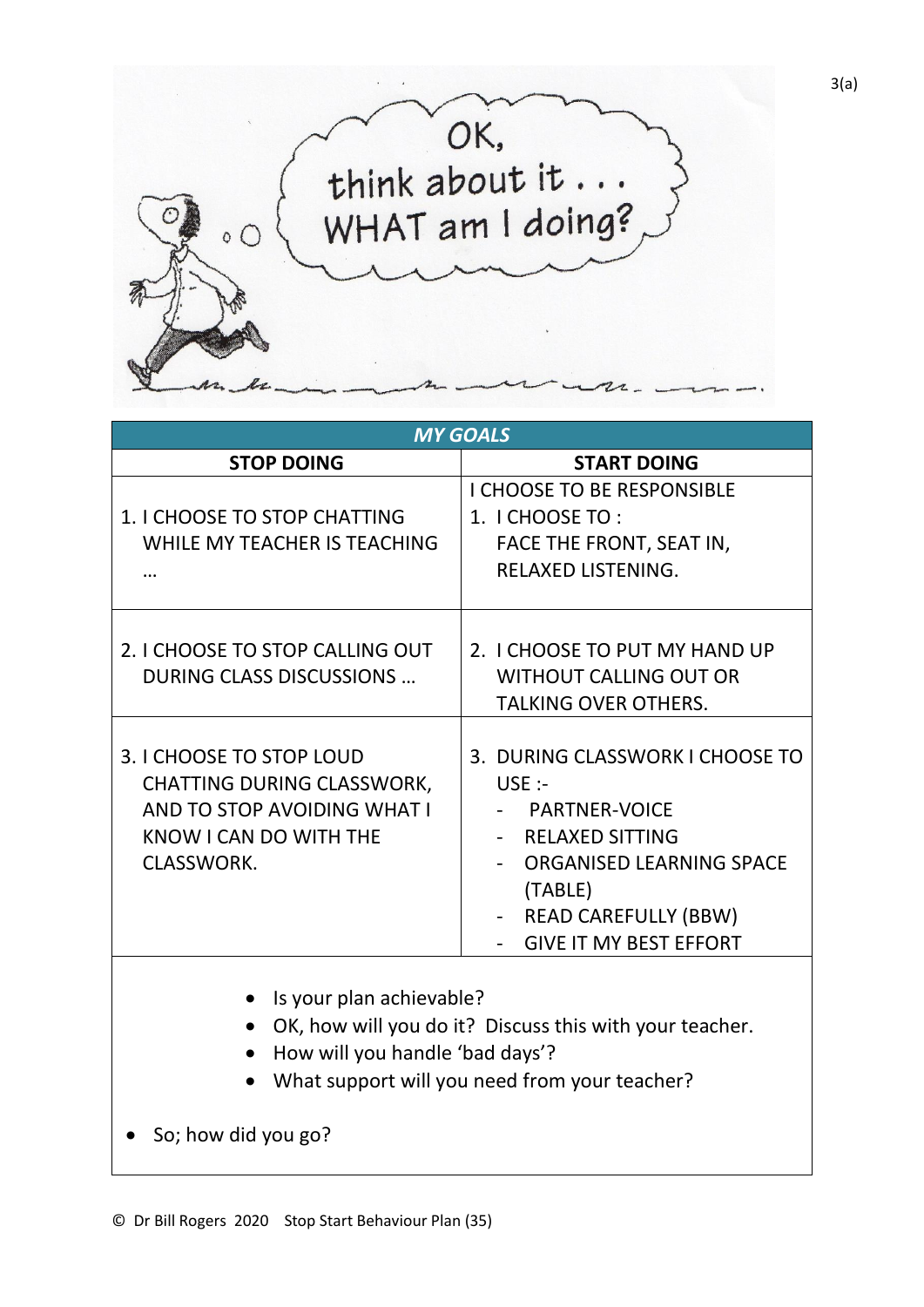

## *MY GOALS*

**START DOING**

## **I CHOOSE TO BE RESPONSIBLE**

3. I CHOOSE TO :

FACE THE FRONT, SEAT IN, RELAXED LISTENING.

- 4. I CHOOSE TO PUT MY HAND UP WITHOUT CALLING OUT OR TALKING OVER OTHERS.
- 4. DURING CLASSWORK I CHOOSE TO USE :-
	- PARTNER-VOICE
	- RELAXED SITTING
	- ORGANISED LEARNING SPACE (TABLE)
	- READ CAREFULLY (BBW)
	- GIVE IT MY BEST EFFORT
		- Is your plan achievable?
		- OK, how will you do it? Discuss this with your teacher.
		- How will you handle 'bad days'?
		- What support will you need from your teacher?

• So; how did you go?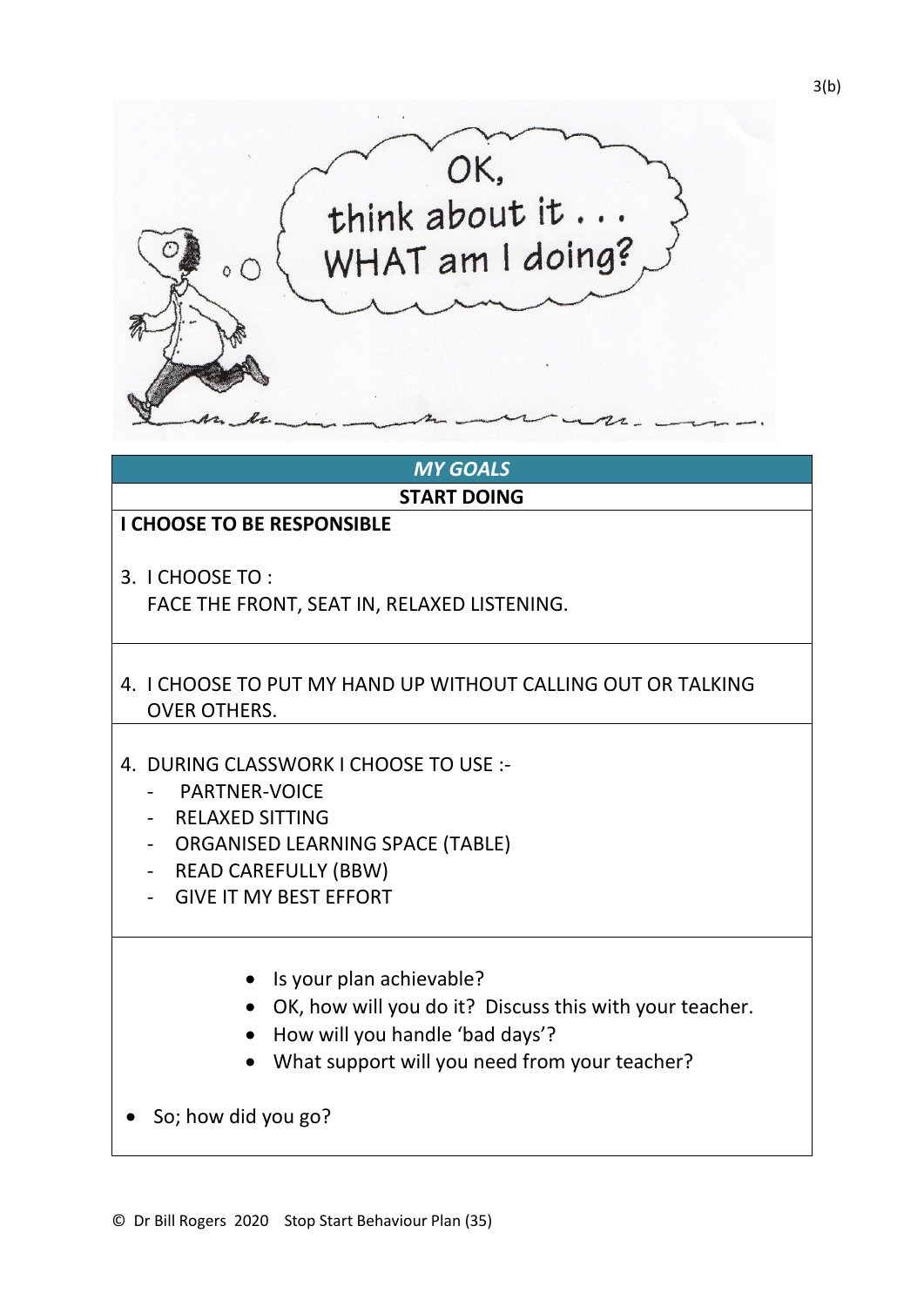An important 'key' to any success of such a plan is to embark on the process (with the student) in a *spirit of support* arising out of our concern; *our appropriate and necessary concern and our belief that the student can change their behaviour (and mindset) with support.*

It is also important that 'the plan' not be seen as a punishment but rather as a way of enabling teacher/student support and encouragement concerning fair and appropriate behaviour – behaviour *within shared rights and responsibilities*. It is also crucial that the plan is *always* initiated, supported and followed-through with appropriate senior colleague support to any teacher working with the student in question.

There's always an 'extreme option', one that's not particularly elegant but one we sometimes use. We 'de-enrol' the student from the class where the child has been particularly disruptive and re-enrol him in another class at a year level above, the student's (current) year level. In such a class he either does the same work as the other students or modified work/study tasks.

Such an option is hardly a 'solution' and would only be canvassed if the student is recidivist in their regular class setting (ie : with respect to their teacher). It has the direct benefit (at least) of removing a 'major catalyst' from the class to a different peer audience; at least for a short-term approach.

We would always undertake this in the context of 'choice'/consequence, communicated to the student. "If you continue to behave in these ways … (be specific) we'll have to enrol you in another class …" (and we'll make the necessary 'behaviour reasons' clear). Such an option should only be a 'last resort' and obviously exercised with colleague support and senior team affirmation and communicated firmly *but respectfully* to the student and his parent/s / caregivers.

\* See also the notes :- *Working With Attentional and Power-Seeking Students* (based on the work of Alfred Adler and Rudolf Dreikurs) Rogers, 2019. Available on request.